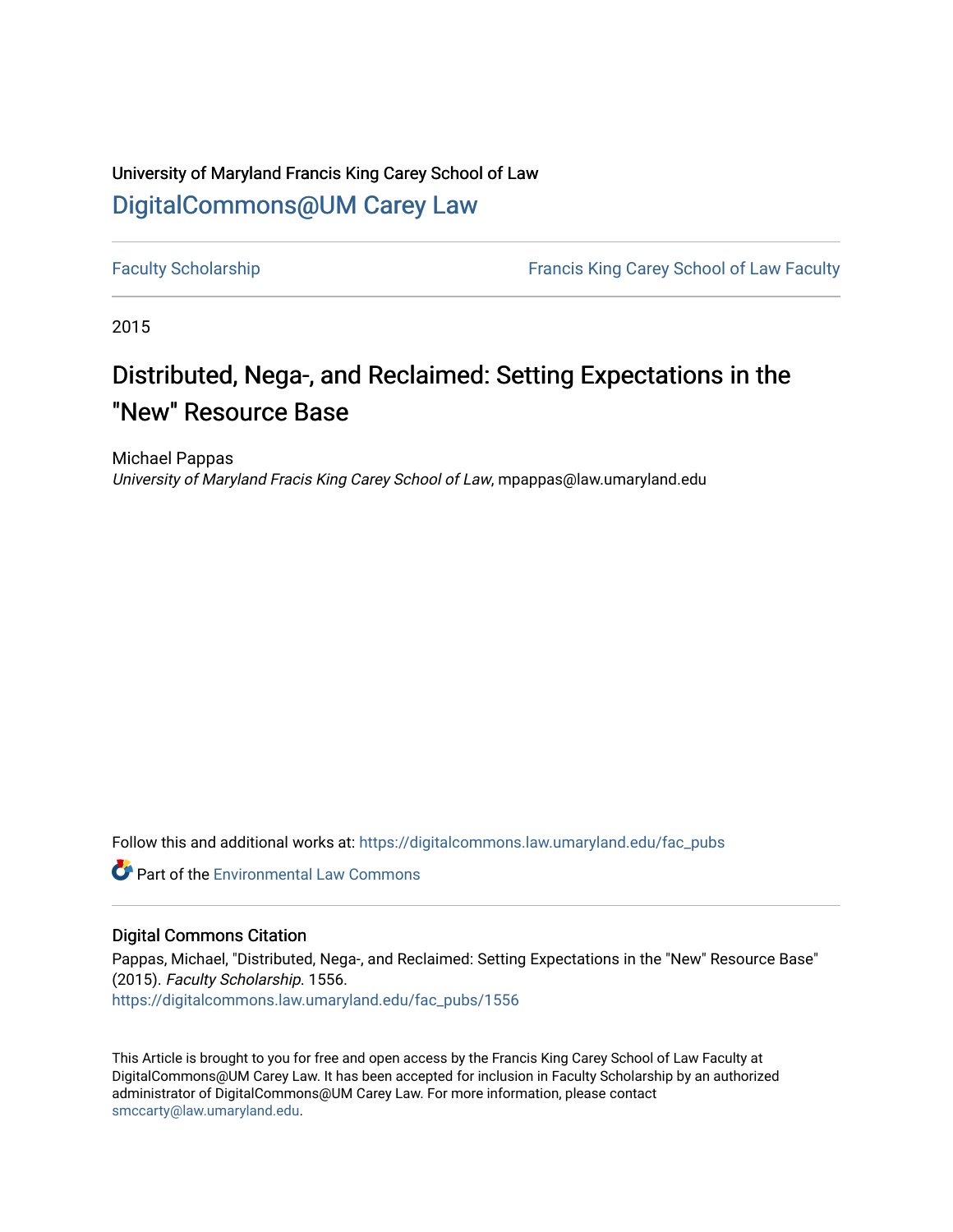1

## **ARTICLE**

## **Distributed, Nega-, and Reclaimed: Setting Expectations in the "New" Resource Base**

#### MICHAEL PAPPAS\*

#### **I. INTRODUCTION**

At this point in time, environmental law faces the task of drawing a budget for living within our resource means, and this budget will be tightly stretched. It must provide energy, water, food, and materials to a growing population; it must cope with the depletion of formerly abundant resources; and it must act both to mitigate climate impacts and adapt to the changes already manifesting. To do this, the budgeting must consider resources and uses that have previously been considered insignificant and that have not received attention in terms of ownership, allocation, or governance. Thus, the future of environmental law will involve charting individual property expectations in previously unconsidered resources: society's cast-offs, scraps, and leavings.

The history of environmental law has involved defining and refining expectations in property and resource use. Environmental law has addressed the resource impacts of development, set parameters for further resource development, and resolved conflicting uses or claims to resources. In each of these ways, environmental law has served to establish and adjust expectations. Thus, in a generalized sense, environmental law can be described as the governance of resource use with a particular attention to the impacts on the human and natural environment.

471

<sup>\*</sup> Assistant Professor, University of Maryland Francis King Carey School of Law. Thanks to the members of the Pace Environmental Law Review for organizing a thoughtful symposium and for the editorial work on this article.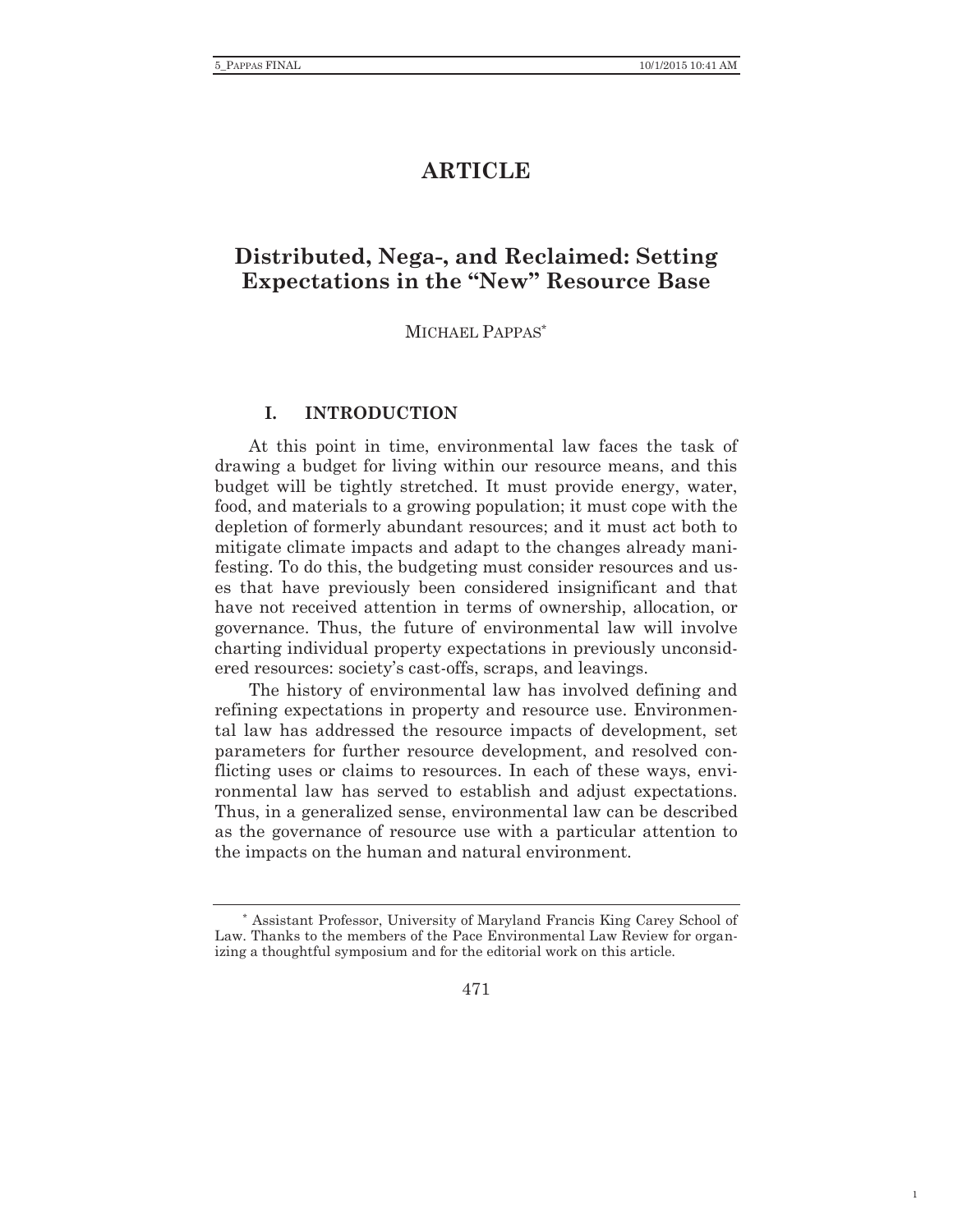The future of environmental law will be a variation on this past. It will still involve defining and refining expectations, only this time for a fresh set of new resources, ripe to be utilized. Well, at least for a semi-fresh set of new-ish resources, but certainly ones that are ripe to be utilized. This emerging resource stock is cobbled from formerly insignificant discards and leftovers. For example, new resource stocks can be found in wastewater streams used as water and energy sources, roofs and backyards assembled as power and food production spaces, and foregone consumption considered to be an alternative to increased supply. Distributed generation, nega-watts, reclaimed sewage, conserved water, vacant-lot farming, and rooftop gardens: these are the new resource base, and a major role for environmental law will be in figuring out how to manage them for their maximum potential benefit.

#### **II. ENVIRONMENTAL LAW AND EXPECTATIONS**

The challenge of shaping property expectations and harmonizing them with environmental governance is not a new one. In fact, much of environmental law to date has faced this challenge and needed to directly address what is a core tension in property law to begin with: balancing strong individual autonomy principles, represented in the extreme by the well-worn characterization of property as the "sole and despotic dominion . . . in total exclusion of the right of any other individual in the universe,"1 with more societally focused goals and values.2 Since its earliest roots in nuisance actions, environmental law has attempted to strike this balance via allegiance to the *sic utere* principle "that no one has a right to use her property in a manner that causes harm to

 <sup>1. 2</sup> WILLIAM BLACKSTONE, COMMENTARIES \*1 (characterizing property as "that sole and despotic dominion which one man claims and exercises over the external things of the world, in total exclusion of the right of any other individual in the universe").

<sup>2</sup>*. See, e.g*., David Schorr, *How Blackstone Became a Blackstonian*, 10 THEORETICAL INQUIRIES L., 103, 104-05 (2009) (describing juxtaposition of Blackstonian view with more "community-oriented property law" theories). These societally-focused views can include environmental focus. *See* Michael Pappas, *Anti-Waste*, 56 ARIZ. L. REV. 741, 766-67 (2014).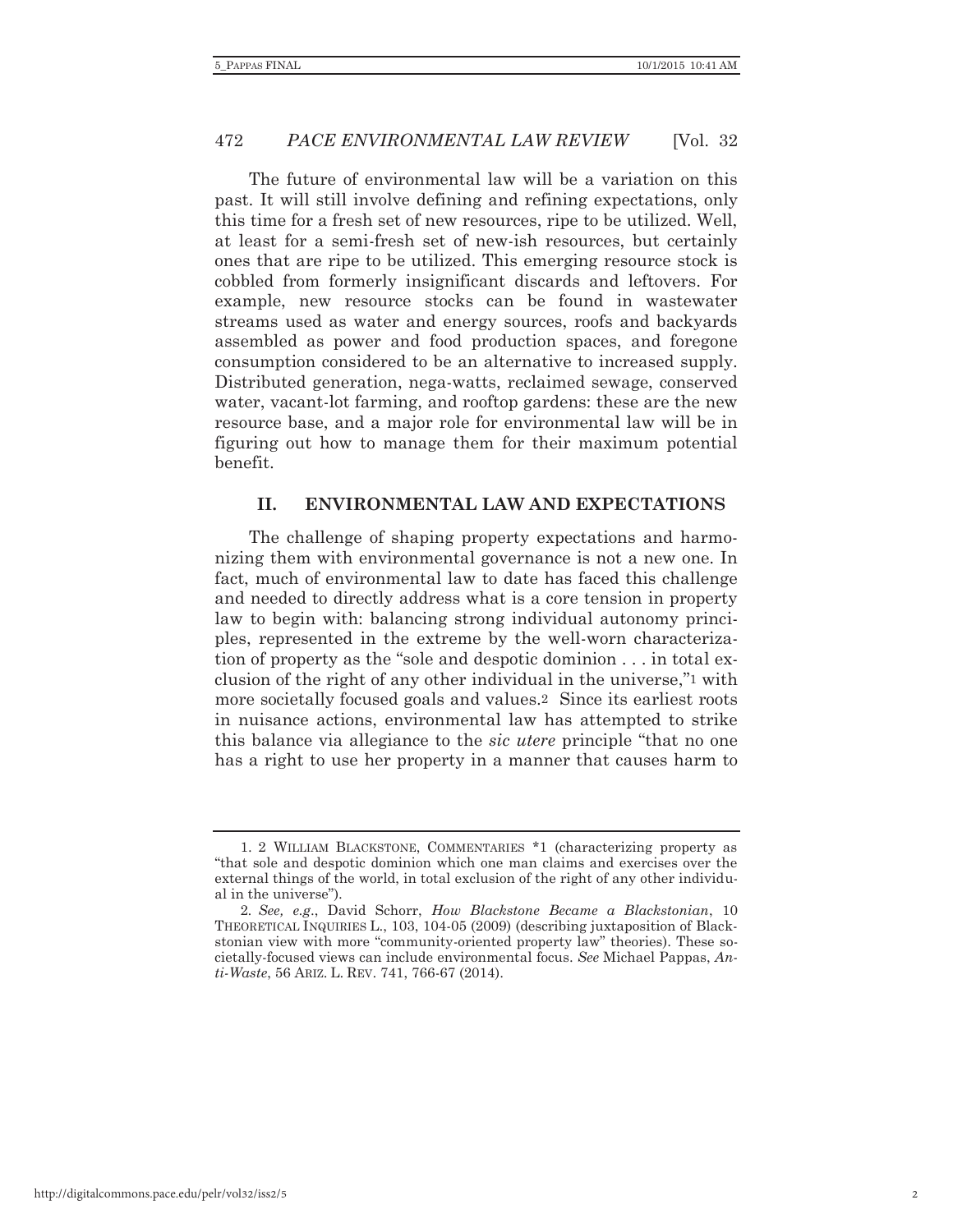another."3 Following this principle, environmental law has informed property expectations by preventing resource users from causing harms or externalizing costs during production, development, and extraction operations. This has come in various forms, whether by limiting discharges to air or water, 4 curtailing property modifications that harm protected species,5 or requiring avoidance and mitigation of impacts to certain environments.6 However, the common thread in each instance is that environmental law measures shape expectations regarding how resources can be used.

The future of environmental law will continue to shape expectations, with the same central challenge of navigating between the poles of individual autonomy and social benefit, but the resources and resource users at issue will be different. While in the past environmental law focused primarily on large-scale actors such as industrial operations, environmental law is now turning its attention to smaller-scale, individual level behaviors that can have large aggregate impacts.<sup>7</sup> As individual behaviors are bundled together and considered cumulatively, marginal changes in aggregate individual behavior can yield enormous differences, and tweaking individual expectations can produce just such changes.

The same aggregation principle applies to resources as well; seemingly insignificant resource uses become substantial when considered at scale. Moreover, as a practical matter resource uses simply cannot be considered in isolation because the use of one

<sup>3</sup>*. See, e.g*., PERCIVAL ET AL., ENVIRONMENTAL REGULATION: LAW, SCIENCE, AND POLICY 65 (6th ed. 2009).

<sup>4</sup>*. See generally* Clean Air Act, 42 U.S.C. §§ 7401-7671q (2012); Clean Water Act, 33 U.S.C. §§ 1251-1388.

<sup>5</sup>*. See generally* Endangered Species Act of 1973, 16 U.S.C. §§ 1531-1544.

<sup>6</sup>*. See generally* 33 U.S.C. § 1344; 33 C.F.R. § 332.3 (2014).

<sup>7</sup>*. See, e.g.*, Katrina Fischer Kuh, *When Government Intrudes: Regulating Individual Behaviors That Harm the Environment*, 61 DUKE L.J. 1111, 1116 n.12 (2012) (citing a number of scholarly observations regarding the impact of individual behaviors); Michael P. Vandenbergh & Anne C. Steinemann, *The Carbon-Neutral Individual*, 82 N.Y.U. L. REV. 1673, 1693-94 (2007). Individual emissions constitute thirty-two percent of annual emissions in the United States. *Id*. at 1694. For an excellent, in-depth explanation of the environmental impact of individual behaviors on climate change, see JASON J. CZARNEZKI, EVERYDAY ENVIRONMENTALISM: LAW, NATURE AND INDIVIDUAL BEHAVIOR 33-88 (2011).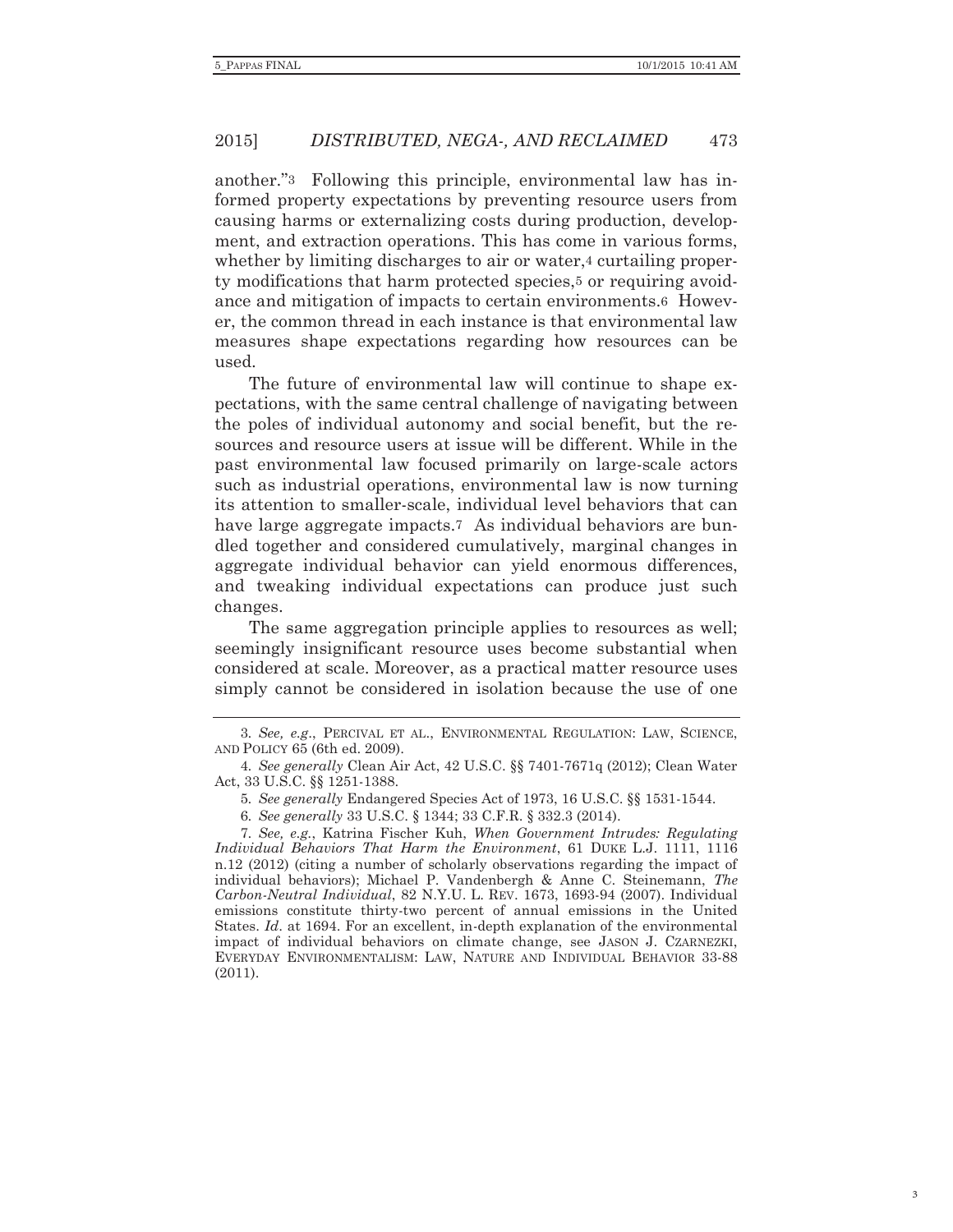resource almost always impacts other resources as well. So, individual decisions to consume, conserve, produce, or expend resources can add up to substantial impacts and tradeoffs. Finally, with resource exploitation nearing capacity, and with climate change threatening current resource levels, tradeoffs between different resource uses are becoming more pronounced, and resources formerly taken for granted are gaining importance. For example, scarcity has driven innovative uses for resources formerly considered valueless (or even negative-value) as well as increased conservation of traditionally used resources, and the aggregate impacts of these initiatives can also be great.

The result is that many individual resource uses take on increased significance when considered cumulatively, and the total costs or benefits of seemingly small individual actions and resource decisions are worth accounting for. What was once pocket change now adds up to a substantial asset.

#### **III. THE NEW RESOURCE BASE**

Filling in the general sketch of how formerly insignificant individual resource decisions can amount to a new resource base worthy of consideration, this section offers particular and illustrative examples in the energy, water, and agriculture contexts. These examples arise from both individual decisions about resource use and previously unrecognized, low value, or even negative-value resources, and while this set is neither exhaustive nor exclusive, it is representative of the types of resources that will be of growing importance for environmental law.

First, the quest for cheap, clean, and secure energy sources has recently uncovered an array of new energy resources, and the rise of hydraulic fracturing ("fracking") to access previously unprofitable reserves of hydrocarbons presents the most conventional example of a new resource base discovered among formerly low-value dregs. In the past, shale fields had not been economically feasible for oil and gas extraction, but development and application of new drilling techniques opened up a major new energy source. The current expansion of fracking has introduced ongoing environmental law challenges and debates about rights of ownership and access, avoidance of externalized costs and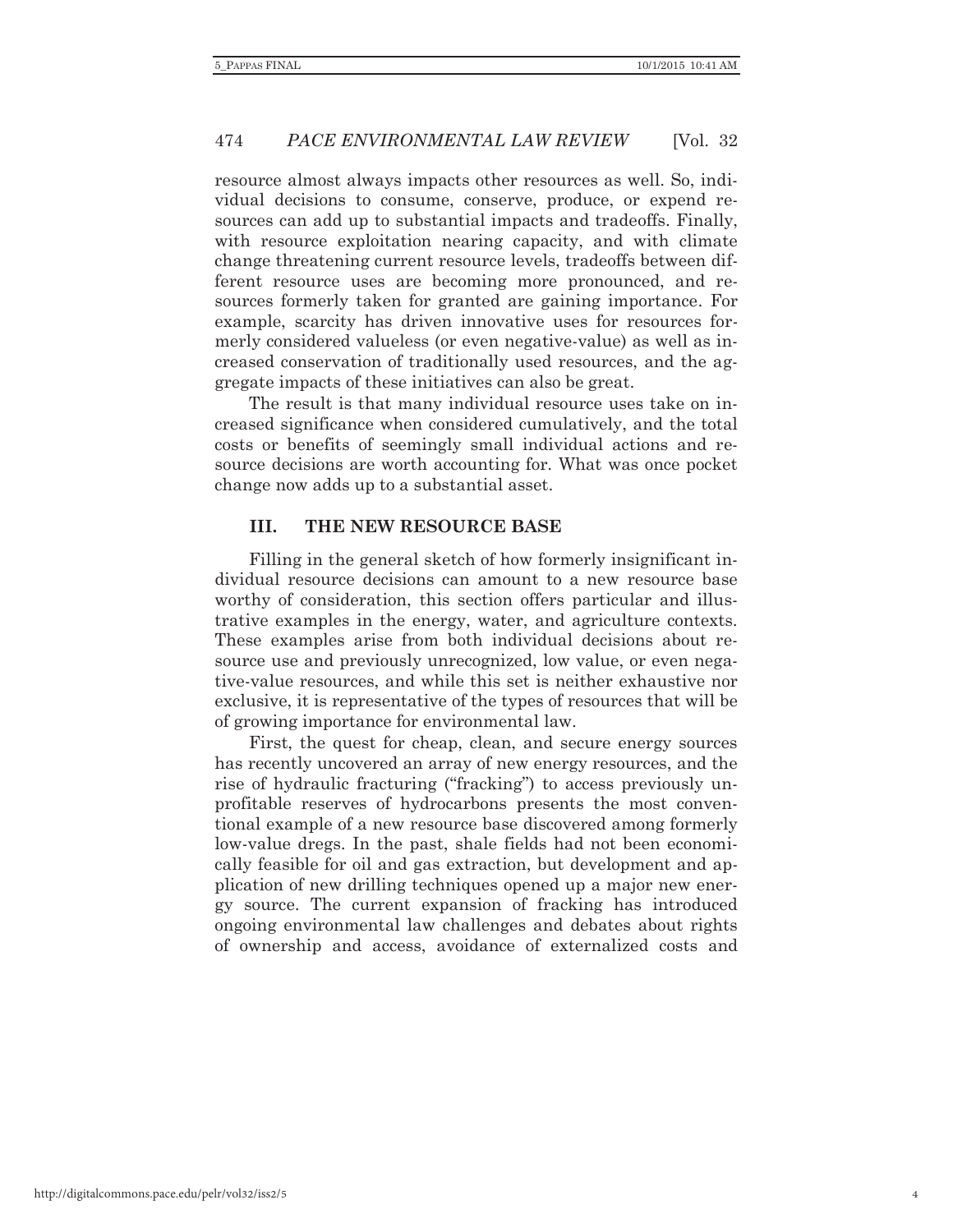harms, and management of the resource for the most benefit. At their core, these are issues of defining expectations.

Similarly, distributed generation, though tapping a less conventional energy source than hydrocarbons, represents an emerging resource base on the verge of broader exploitation, and it too poses issues related to defining expectations. Distributed generation involves on-site electrical generation facilities, with common examples including solar- or wind-power installations on residential and commercial rooftops.8 Since these power sources can be located across multiple properties with multiple owners, the installation and siting of distributed generation facilities implicates private property choices, so any policy promoting or curtailing distributed generation is faced with defining the parameters for such private property choices. Taking installation of rooftop solar panels as an example, some jurisdictions have left the decision about such installations up to the autonomy of individual property owners, while others have adopted mandates for rooftop solar installations,9 while others still have banned the most common approach to individual rooftop solar facilities (third-party installation and power purchase agreements).10 Each approach involves setting expectations in the resource. Further, distributed generation poses additional questions about the terms and compensation for distributed generators who feed power to the electrical grid,11 efforts to promote community power and microgrids,12 or even neighbors' and home owners' associations' power to object. In all of these instances, jurisdictions seek to balance individual property interests with social policy in defining and allocating property expectations for distributed generation.

Finally, the "nega-watt," or energy savings through conservation and efficiency measures, represents a new energy source by making available more energy without increasing generation

<sup>8</sup>*. See* Michael Pappas, *Energy Versus Property*, 41 FLA. ST. U. L. REV. 435, 439 (2014).

<sup>9</sup>*. See* Michael Pappas, *Defining Power Property Expectations*, ENVTL. L. REP. (forthcoming 2015); Pappas, *supra* note 8, at 457.

<sup>10</sup>*. See* PW Ventures, Inc. v. Nichols, 533 So. 2d 281, 282-83 (Fla. 1988); Pappas, *Defining Power Property Expectations*, *supra* note 9.

<sup>11</sup>*. See* Uma Outka, *The Renewable Energy Footprint*, 30 STAN. ENVTL. L.J. 241, 256-57 (2011).

<sup>12</sup>*. See* Pappas, *supra* note 8, at 440.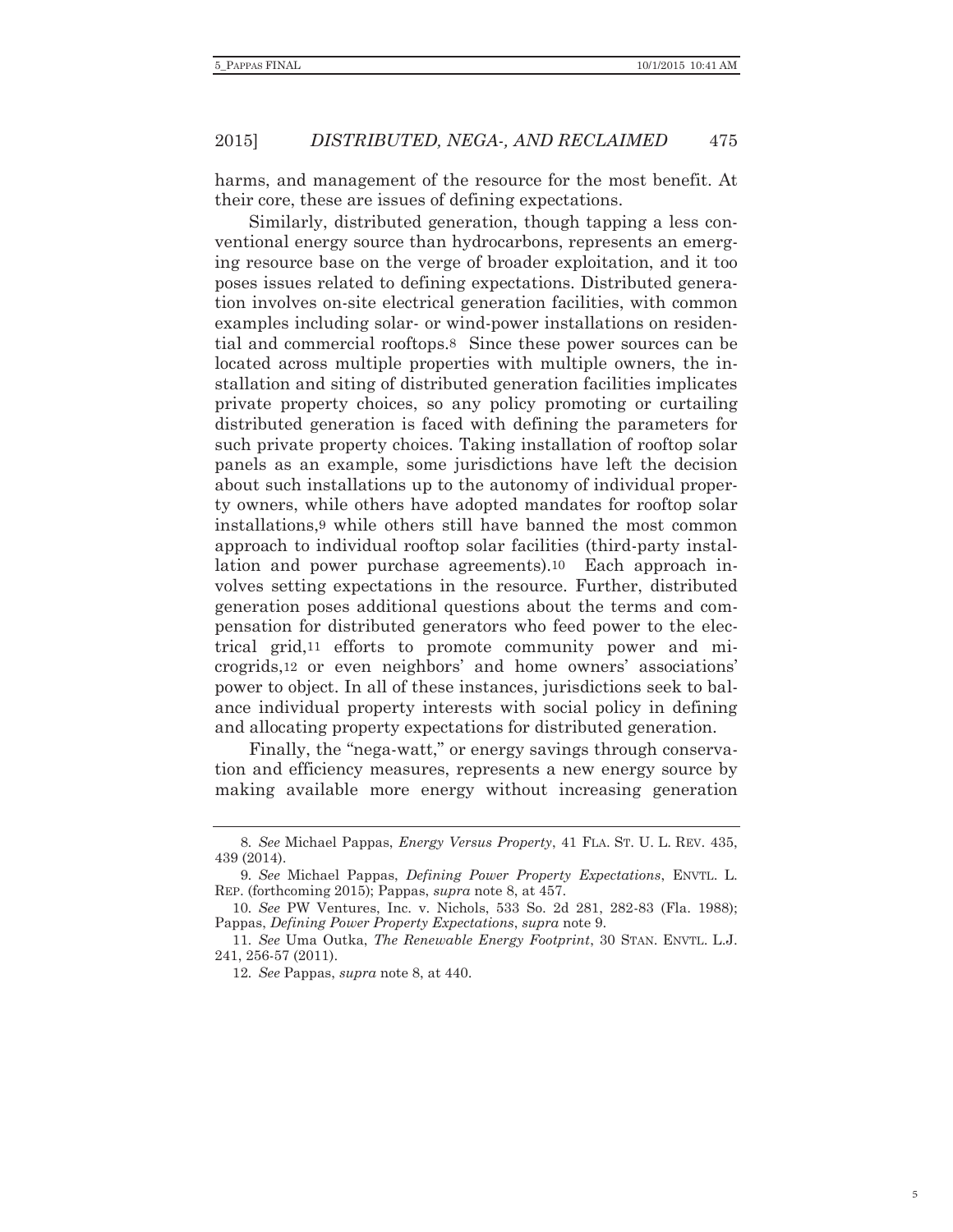needs.13 Since individual energy conservation lowers energy costs, production of nega-watts is in individuals' self-interest, but efforts to grow the nega-watt supply have involved additional market incentives, such as payments beyond the avoided energy costs,14 as well as technology restrictions that ultimately limit consumer choice.15 These approaches have not been without controversy,16 and future policies to induce nega-watt production will continue to encounter fundamental questions about the appropriate level of autonomy or government intervention regarding individual energy consumption choices.

Second, in the case of water supplies, droughts, competing uses, and projections of long-term shortages (whether climate change-related or not) have compelled a reexamination of previously untapped water resources. For example, desalination, the process of producing freshwater by extracting the salt from saline water, opens up potential new resource bases in salty waters of the ocean, as well as saline aquifers and surface waters.17 However, desalination also raises previously unexamined questions of rights in saline source-waters as well as in the freshwater produced through desalination.18 Additionally, new uses for wastewater, such as the reuse of treated wastewater for municipal water supplies19 or for biogas energy production,20 raise issues over rights and expectations in wastewater streams.

17*. See* Michael Pappas, *Unnatural Resource Law: Situating Desalination in Coastal Resource and Water Law Doctrines*, 86 TUL. L. REV. 81, 85 n.7 (2011).

18*. See id.* at 93.

19*. Water Recycling and Reuse: The Environmental Benefits*, EPA, http://www.epa.gov/region9/water/recycling/ (last updated Apr. 1, 2015).

20*. See, e.g.*, EPA, CASE STUDY PRIMER FOR PARTICIPANT DISCUSSION: BIODIGESTERS & BIOGAS (2012), *available at* http://www.epa.gov/agstar /documents/biogas\_primer.pdf, *archived at* http://perma.cc/U9XM-45S9; MELISSA

<sup>13</sup>*. See, e.g.*, Amory B. Lovins, *The Negawatt Revolution*, 27 ACROSS BD. 18, 19 (1990), *available at* http://www.rmi.org/Knowledge-Center/Library/E90- 20\_NegawattRevolution, *archived at* http://perma.cc/KJ5E-H2BV.

<sup>14</sup>*. See, e.g.*, Demand Response Compensation in Organized Wholesale Energy Markets, 134 F.E.R.C. ¶ 61,187 (2011) (setting payment rates for demand response reductions). *See also* 18 C.F.R. § 35.28(g)(1)(v) (2014).

<sup>15</sup>*. See, e.g.*,10 C.F.R. § 430.32(n), (x) (2014) (phasing out certain inefficient light bulbs). *See generally* Energy Conservation Program for Consumer Products, 10 C.F.R. pt. 430 (2014).

<sup>16</sup>*. See, e.g.*, Elec. Power Supply Ass'n v. FERC, 753 F.3d 216, 218 (D.C. Cir. 2014), *petition for cert. filed*, 2015 WL 217293 (U.S. Jan. 15, 2015) (No. 14-840).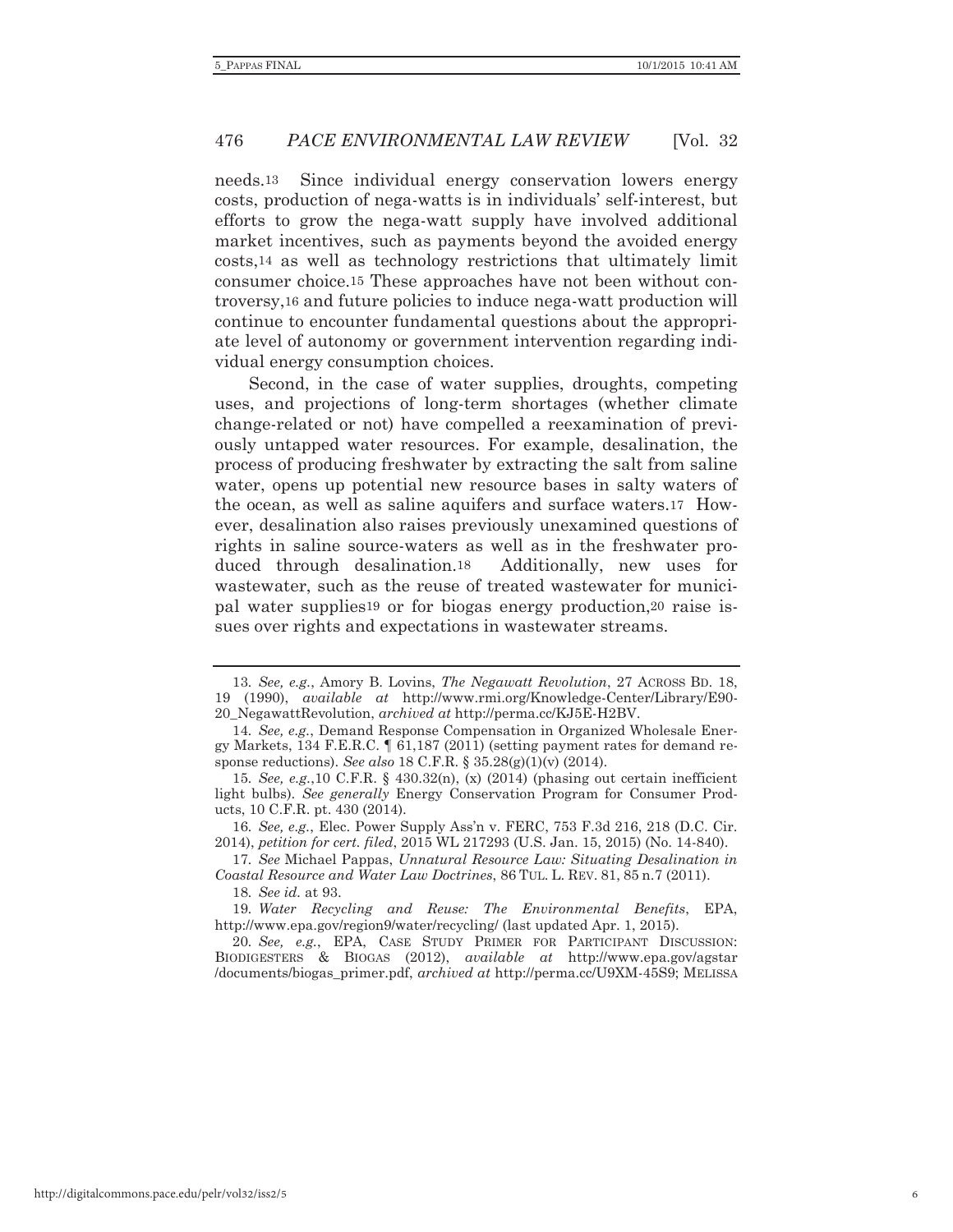Moreover, similar to energy conservation, the reduction in water use could lead to significant quantities of "nega-gallons,"<sup>21</sup> more commonly referred to as simply "conserved water," which represent a potentially substantial water resource. Common examples of such conservation measures are landscaping restrictions, which have, in some instances, vastly reduced water consumption and obviated the need for adding additional water sources or infrastructure.22 Gray-water recycling23 and tiered pricing24 also represent possibilities for reducing water use. In each case, as with energy conservation, efforts to reduce water use call into question the best approach to balancing individual choice with broader social goals. Additionally, water conservation measures in the agricultural sector, which account for 80–90% of consumptive water use in the United States,25 could have enormous impacts on water supplies; however, legal questions surround what property rights a farmer might retain or lose in conserved water and what incentives will encourage farmers to adopt more efficient practices.26

Even state governments potentially face reexamination of expectations in water resources as increasing droughts reopen

SCANLAN, SUSTAINABLE SEWAGE, IUCN COLLOQUIUM PROCEEDINGS 2014, EDWARD ELGAR PUBLISHING (FORTHCOMING 2015).

<sup>21</sup>*. Nega-Watts and Nega-Gallons: Saving Water, Saving Energy,* NCARE, http://nevadanscleanenergy.org/saving-water-saving-energy/ (last visited Mar. 3, 2015), *archived at* http://perma.cc/JT36-56NR.

<sup>22</sup>*. See generally* Pappas, *supra* note 17, at 91-92 (discussing how "water conservation measures" averted the need for a desalinization plant).

<sup>23</sup>*. See Conserving Water*, EPA, http://www.epa.gov/greenhomes /ConserveWater.htm (last updated Apr. 24, 2014), *archived at* http://perma.cc/66F8-UHN3.

<sup>24</sup>*. Pricing Structures*, EPA, http://water.epa.gov/infrastructure/sustain /pricing\_structures.cfm (last updated Sept. 14, 2012), *archived at* http://perma.cc/K489-FEEA.

 <sup>25.</sup> Econ. Research Serv., *Irrigation and Water Usage*, USDA, http://www.ers.usda.gov/topics/farm-practices-management/irrigation-wateruse.aspx (last updated June 7, 2013), *archived at* http://perma.cc/T77C-X2SW.

<sup>26</sup>*. See, e.g.*, Water Res. Dep't, *Allocation of Conserved Water*, OREGON.GOV, http://www.oregon.gov/OWRD/Pages/mgmt\_conserved\_water.aspx (last visited Apr. 11, 2015), *archived at* http://perma.cc/Q33X-8UPD (discussing Oregon's approach to conserved water).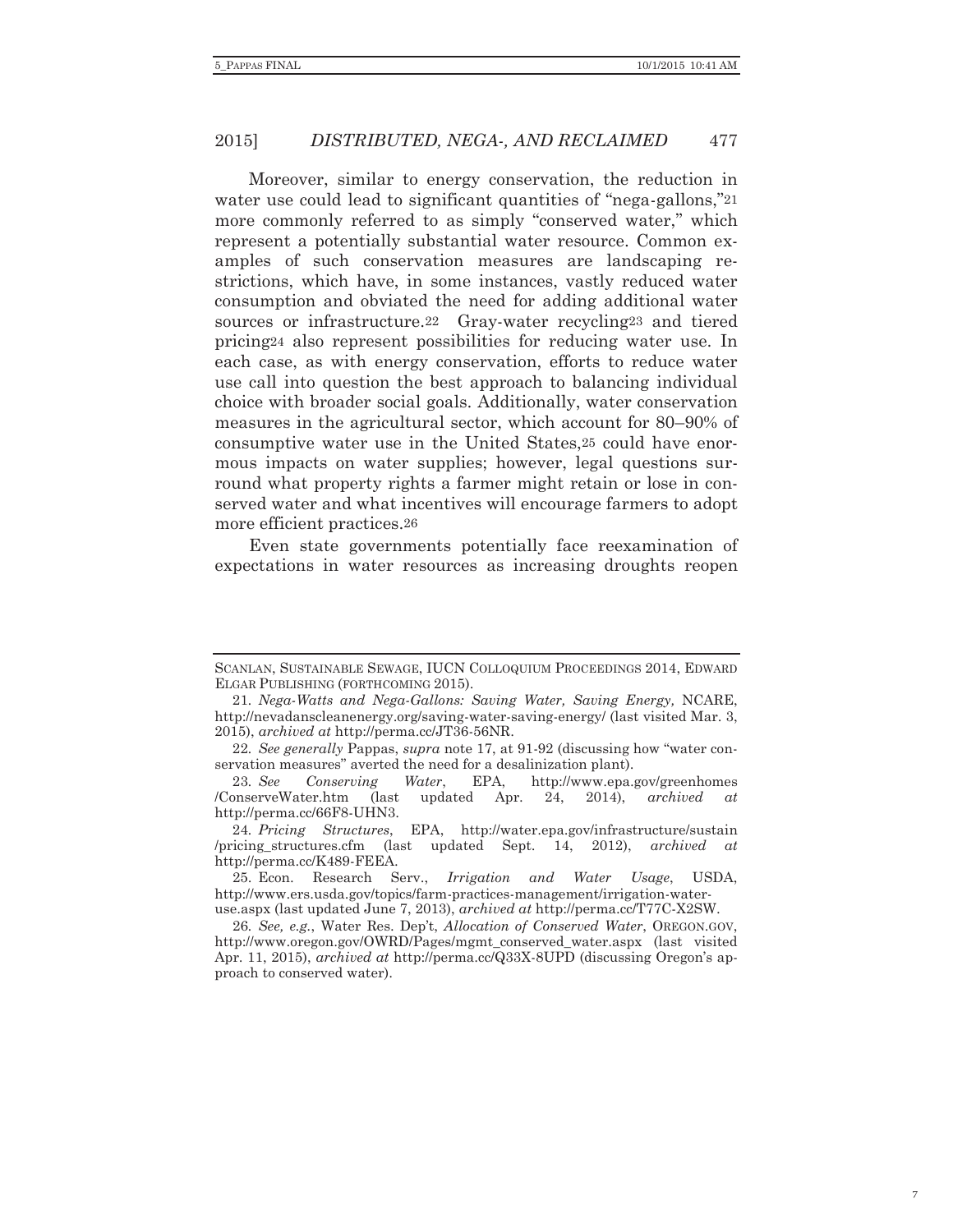questions about state "ownership" of water resources and the extent of state power to retain water for in-state uses.27

Third, new resource possibilities exist in uses of atypically agricultural land for food production and in uses of agricultural land for pollution reduction. For example, use of urban land for food production, such as through rooftop gardens, farms on vacant lots, or even indoor hydroponics, present the potential to add to the food supply, reduce the footprint of food production, and eliminate food deserts.28 However, such urban agricultural initiatives raise issues of property expectations such as land access and tenure. Additionally, growing interest and potential value in the use of front and back yards for food production challenge settled uses and restrictions related to these properties.29

At the same time, traditional agricultural lands are finding alternate value as possible sources of pollution credits for waterpollution trading programs (possibly "nega-nutrients" to continue the theme, though more commonly "load reductions").30 Nonpoint sources, such as agricultural operations, are not typically subject to regulatory mandates under the Clean Water Act, but by reducing their nutrient runoff they can become producers of pollution credits to be traded with highly regulated point sources.31 However, establishing, designing, and implementing successful pollution markets will require much work in defining the expectations in the pollution credits and reductions produced on agricultural lands.32

<sup>27</sup>*. See* Sporhase v. Nebraska *ex rel.* Douglas, 458 U.S. 941, 951-52 (1982); Mark S. Davis & Michael Pappas, *Escaping the Sporhase Maze: Protecting State Waters Within the Commerce Clause*, 3 LA. L. REV. 175, 176, 179 (2012) (discussing *Sporhase*, 458 U.S. 941).

<sup>28</sup>*. See, e.g.*, Sarah Schindler, *Unpermitted Urban Agriculture: Transgressive Actions, Changing Norms, and the Local Food Movement*, 2014 WIS. L. REV. 369, 371-74 (2015) [hereinafter Schindler, *Unpermitted Urban Agriculture*]; Sarah B. Schindler, *Banning Lawns*, 82 GEO. WASH. L. REV. 394, 414-15 (2014); Sarah B. Schindler, *Of Backyard Chickens and Front Yard Gardens: The Conflict Between Local Governments and Locavores*, 87 TUL. L. REV. 231, 263-68 (2012).

<sup>29</sup>*. See* Schindler, *Unpermitted Urban Agriculture*, *supra* note 28, at 395-96.

<sup>30</sup>*. See, e.g.*, Victor Flatt, *C(r)ap and Trade: The Brave New World of Non-Point Source Nutrient Trading and Using Lessons from Greenhouse Gas Markets to Make it Work*, 52 HOUS. L. REV. 301 (2014).

<sup>31</sup>*. See id*. at 301-02.

<sup>32</sup>*. See, e.g.*, *id*.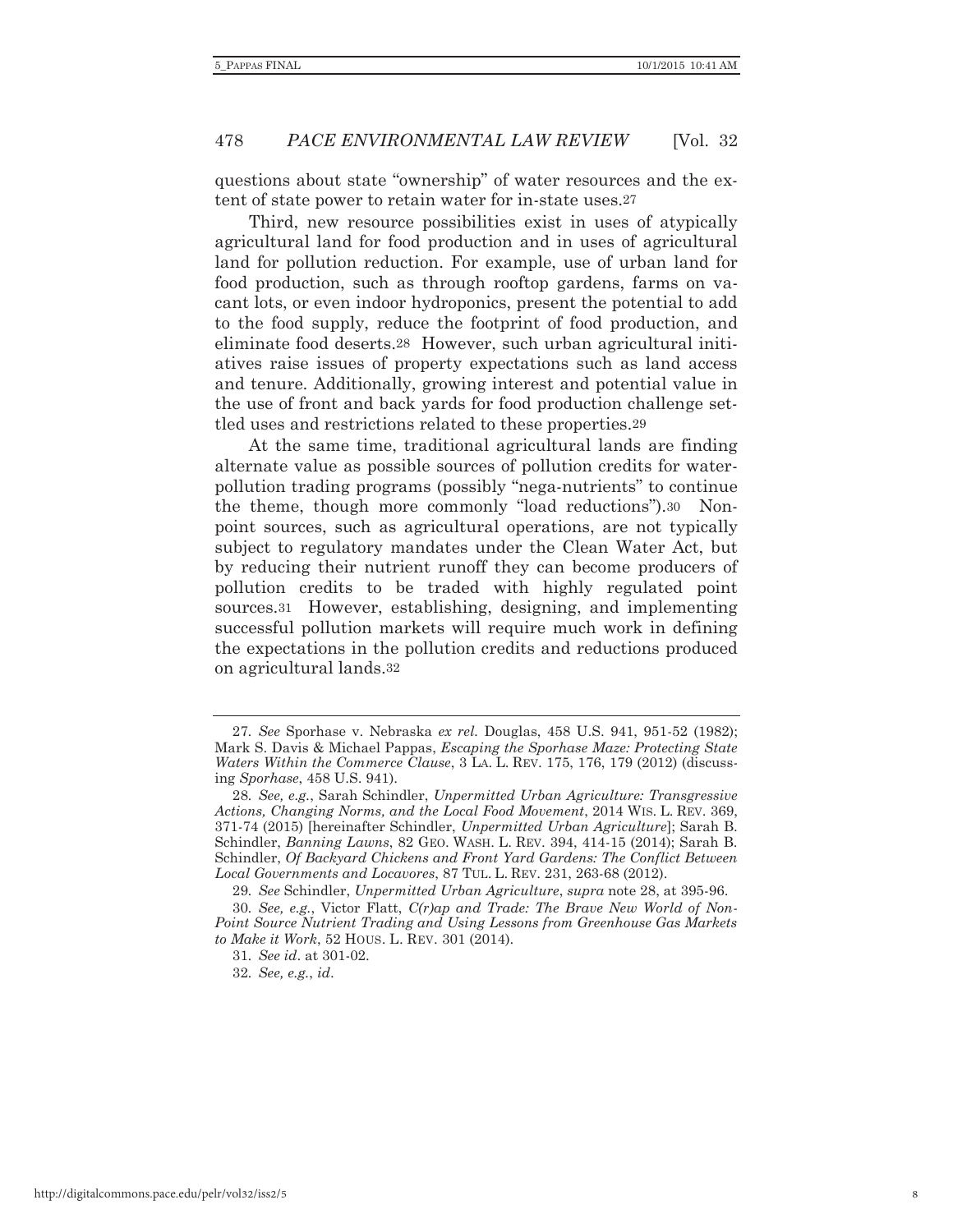In each of these examples, formerly insignificant resources have the potential to take on greater importance and value, and in each instance this increase in value comes with an attendant need for clarification of property expectations.33

#### **IV. CONCLUSION**

Environmental law's history and future are tied to expectations about the use of resources. The nature of the resources at stake, however, is evolving. To meet coming challenges, an important role for environmental law will be addressing not only the traditionally valuable resources but also resources and individual resource uses that had previously been considered marginal or low-value. Shaping expectations for emerging resources such as these presents an opportunity for a considered, planned approach because the historical insignificance of these resources means that they come with fewer entrenched expectations or reliance interests than do traditionally exploited resources. Thus, policymakers have the opportunity to devote conscious attention to the optimal development of these expectations to best meet the needs of society. That is not to say that such decisions will be without controversy. The examples noted above include many instances of current or brewing disputes over these resources. There are and will be interested parties who stand to gain or lose based on the establishment of expectations, and they will attempt to influence these decisions.34 Nonetheless, policymakers are currently shaping the expectations in these resources and face a relatively blank slate on which to strike the balance between expectations of stability to encourage planning and investment versus flexibility to adapt to changed conditions and between expectations of individ-

<sup>33</sup>*. See generally* Harold Demsetz, *Toward a Theory of Property Rights*, 57 AM. ECON. REV. 347, 350 (1967) (asserting that as a resource becomes more valuable, cultures will establish, define, and enforce property rights in the resource so long as the cost of doing so is less than the value to be captured through the definition of such rights).

<sup>34</sup>*. See, e.g.*, Marc Gunther, *With Rooftop Solar on Rise, U.S. Utilities are Striking Back*, YALE ENV'T 360 (Sept. 3, 2013), http://e360.yale.edu/feature /with\_rooftop\_solar\_on\_rise\_us\_utilities\_are\_striking\_back/2687/, *archived at* http://perma.cc/3XMS-SDZ5 (providing one example documenting utilities' opposition to solar installations).